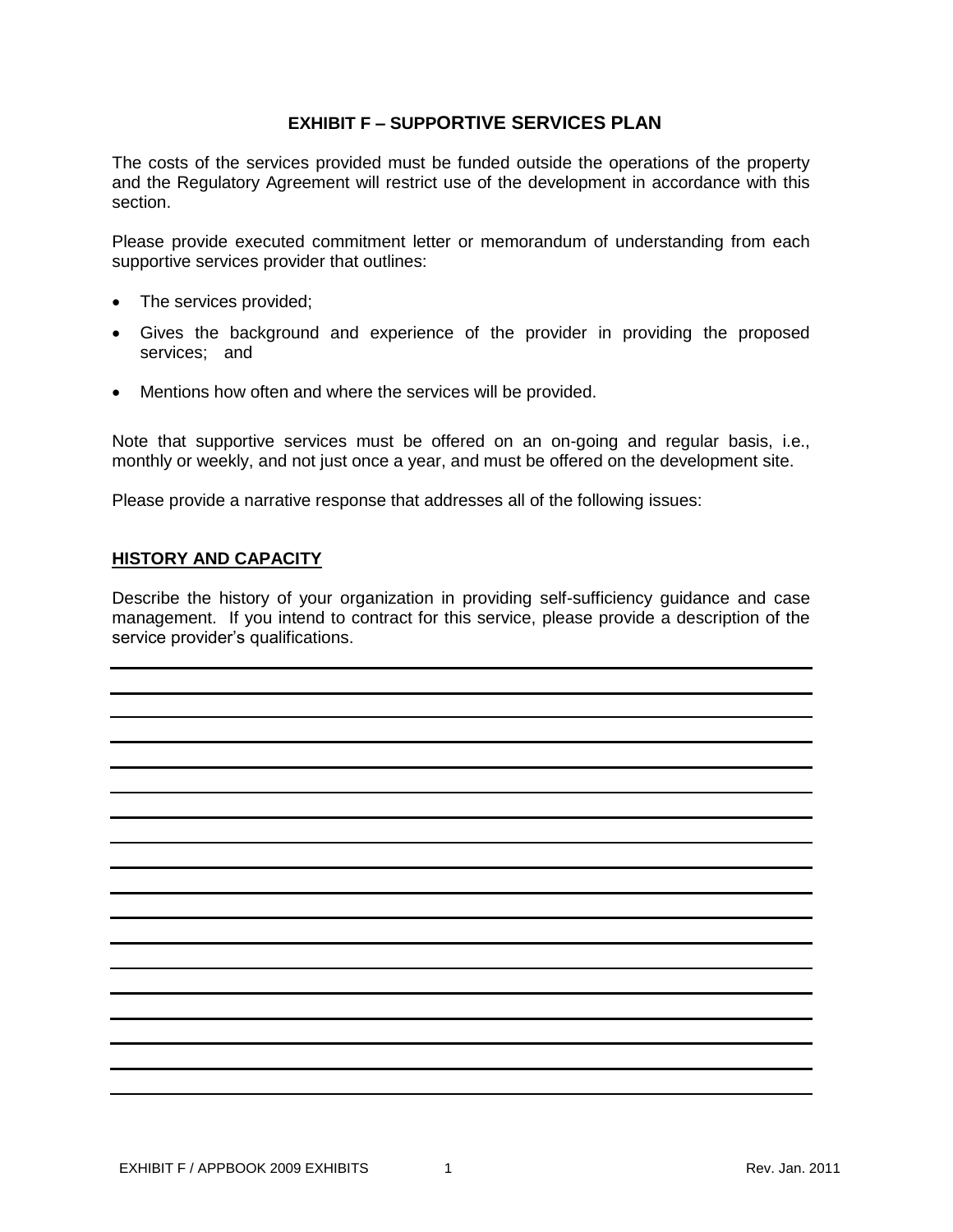## **PROGRAM DESCRIPTION**

Describe the program you will be implementing.

Outline the plan for implementing your Supportive Services program.

What are the goals of this program?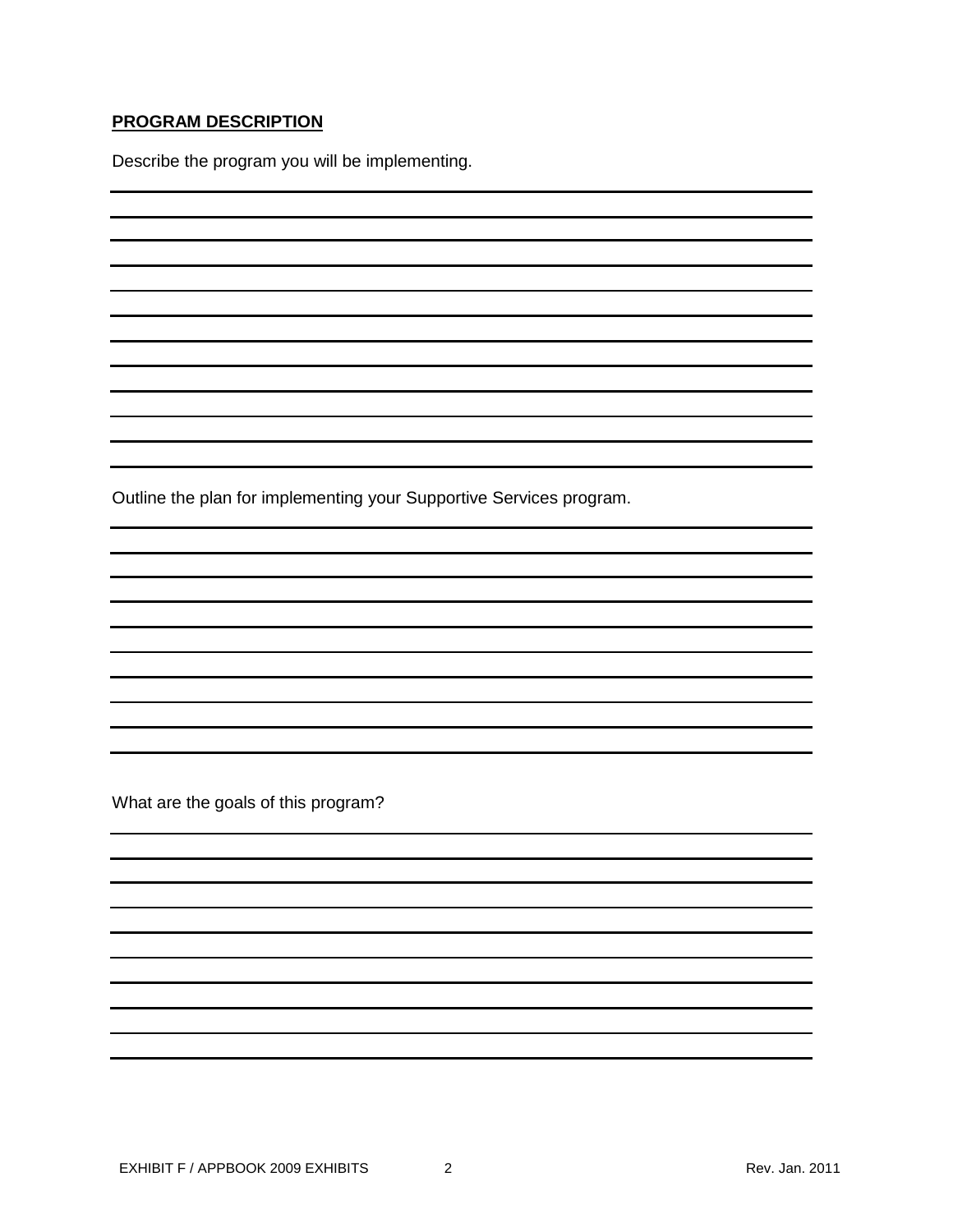What incentives (if any) will be provided to participating tenants?

How will you notify tenants of the Supportive Services program?

How will you coordinate with services provided within your community? What services are now provided through other providers?

Describe how you intend to conduct a needs assessment of your community and help to meet specific needs within your community.